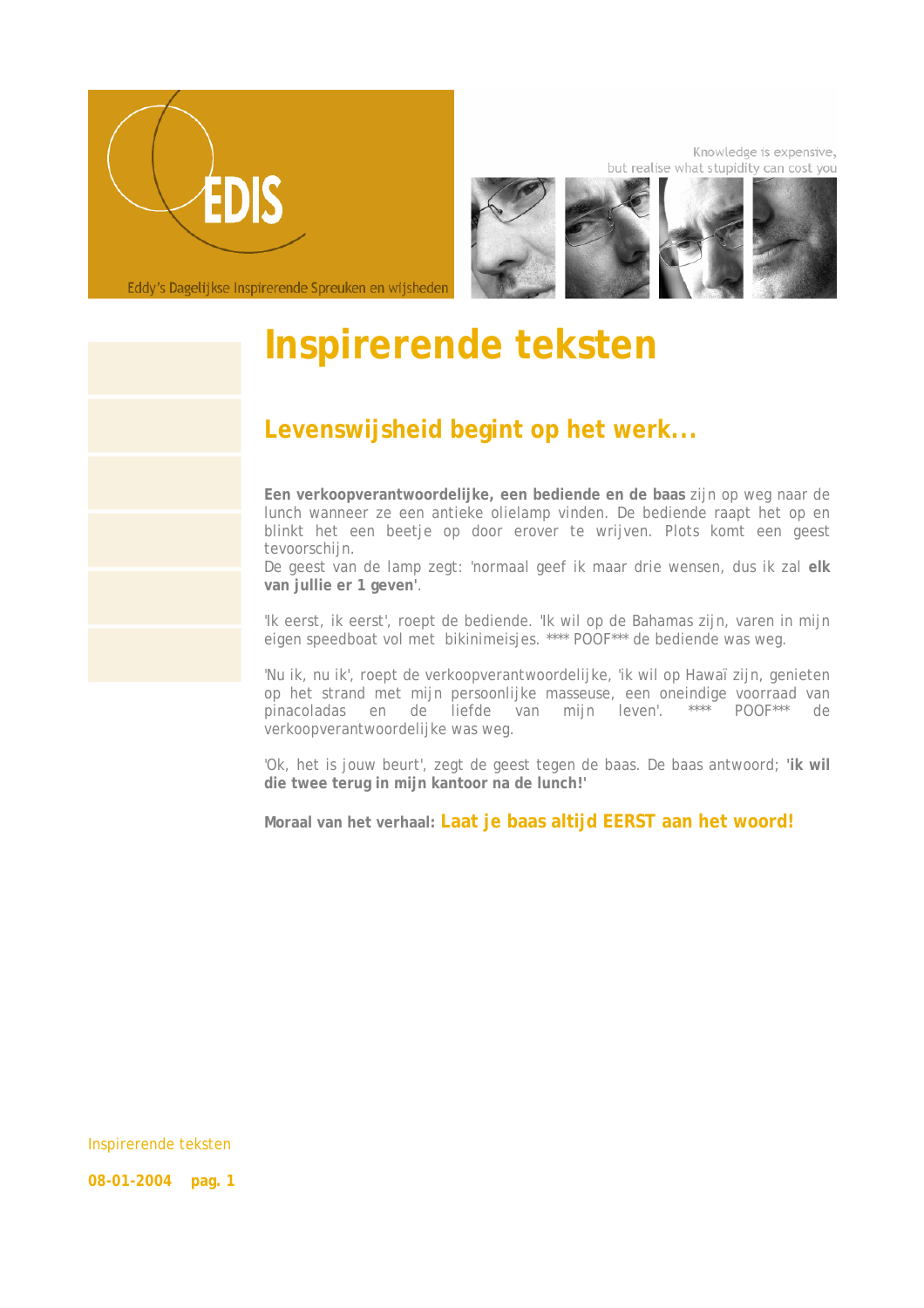## **Blondje**

Een knap blondje loopt een casino binnen in Vegas. Ze gaat naar een van de roulettetafels en zegt tegen de twee mannen die er staan: *"Ik zou graag alles of niets spelen. 20.000 \$ voor één worp."* De mannen stemmen toe en ze leggen beiden 20.000 \$, op tafel.

*"Er is wel één probleem"* zegt de blondine tegen de mannen: *"Ik ben wat bijgelovig, vinden jullie het erg als ik helemaal naakt speel?"* 

De mannen, verbaasd over het voorstel, kijken geamuseerd toe terwijl ze zich ontkleedt. Ze pakt de dobbelstenen en werpt. *"Yes, gewonnen, gewonnen"* 

Ze begint rond de tafel te dansen, pakt de beide mannen stevig vast, neemt haar kleren en het geld en gaat terug buiten. Beide mannen bekijken en elkaar en de één vraagt aan de ander: *"Wat heeft ze nu geworpen?" "Ik weet het niet, ik hoopte dat jij daarnaar keek."* 

**Om maar te zeggen dat niet alle blondjes dom zijn, maar wel alle mannen.** 

Inspirerende teksten

**08-01-2004 pag. 2**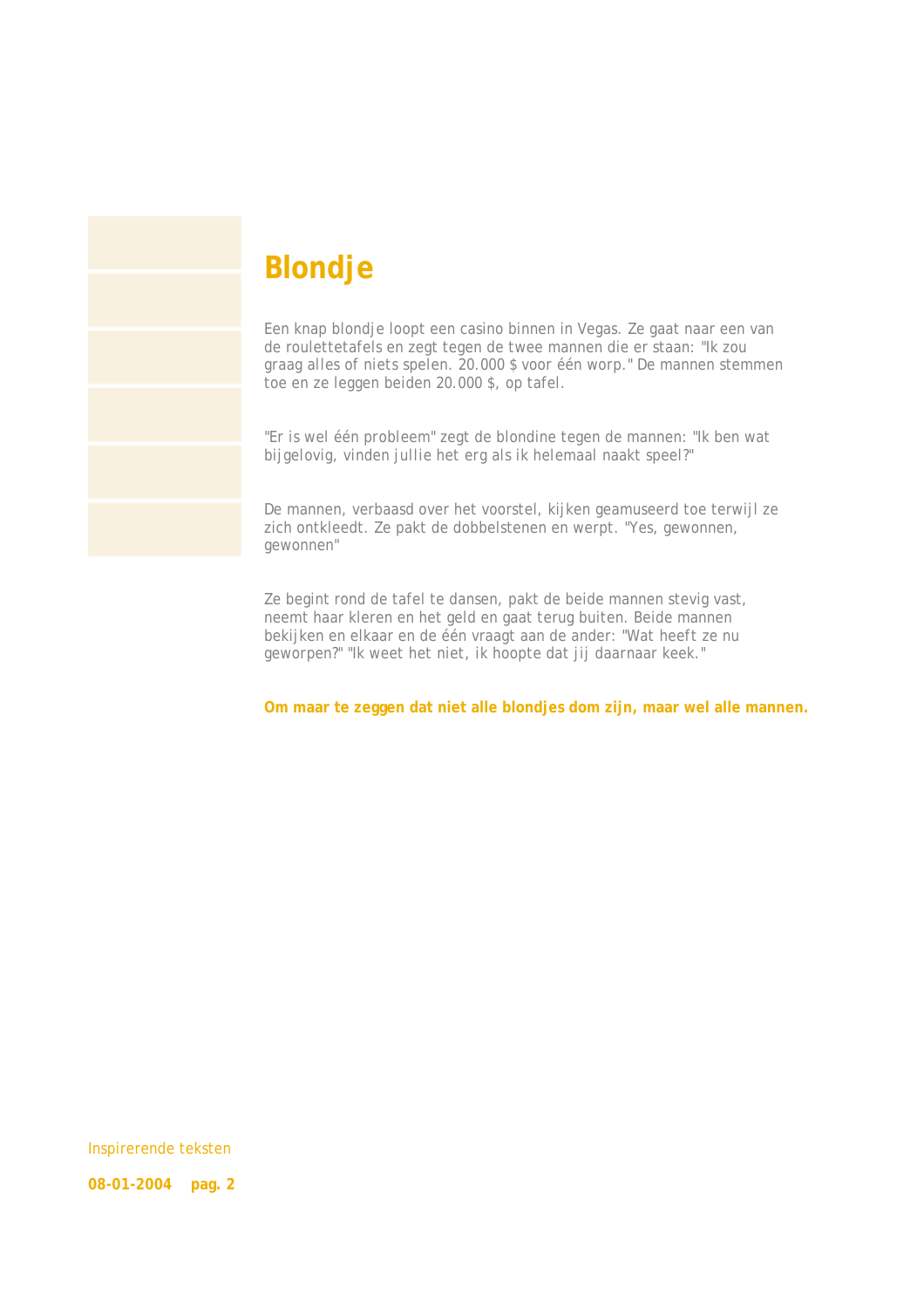## **Attitude**

 Jerry is the manager of a restaurant in America. He is always in a good mood and always has something positive to say. When someone would ask him how he was doing, he would always reply, "If I were any better, I would be twins!"

 Many of the waiters at his restaurant quit their jobs when he changed jobs, so they could follow him around from restaurant to restaurant. The reason the waiters followed Jerry was because of his **attitude**.

 He was a **natural motivator**. If an employee was having a bad day, Jerry was always there, telling the employee how to look on the positive side of the situation.

 Seeing this style really made me curious, so one day I went up to Jerry and asked him, **"I don't get it! No one can be a positive person all of the time. How do you do it?"** Jerry replied,

 "Each morning I wake up and say to myself, I have two choices today. I can choose to be in a good mood or I can choose to be in a bad mood. I always choose to be in a good mood.

 Each time something bad happens, I can choose to **be a victim** or I can choose to **learn from it**. I always choose to learn from it.

 Every time someone comes to me complaining, I can choose to accept their complaining or I can point out the positive side of life. I always choose the positive side of life."

**"But it's not always that easy,"** I protested.

 "Yes, it is," Jerry said **"Life is all about choices.** When you cut away all the junk, every situation is a choice. You choose how you react to situations. You choose how people will affect your mood. You choose to be in a good mood or bad mood. It's your choice how you live your life."

 Several years later, I heard that Jerry accidentally did something you are never supposed to do in the restaurant business: he left the back door of his restaurant open one morning and was robbed by three armed men. While trying to open the safe, his hand, shaking from nervousness slipped off the combination. The robbers panicked and shot him. Luckily, Jerry was found quickly and rushed to the hospital. After 18 hours of surgery and weeks of intensive care, Jerry was released from the hospital with fragments of the bullets still in his body.

Inspirerende teksten **08-01-2004 pag. 3**